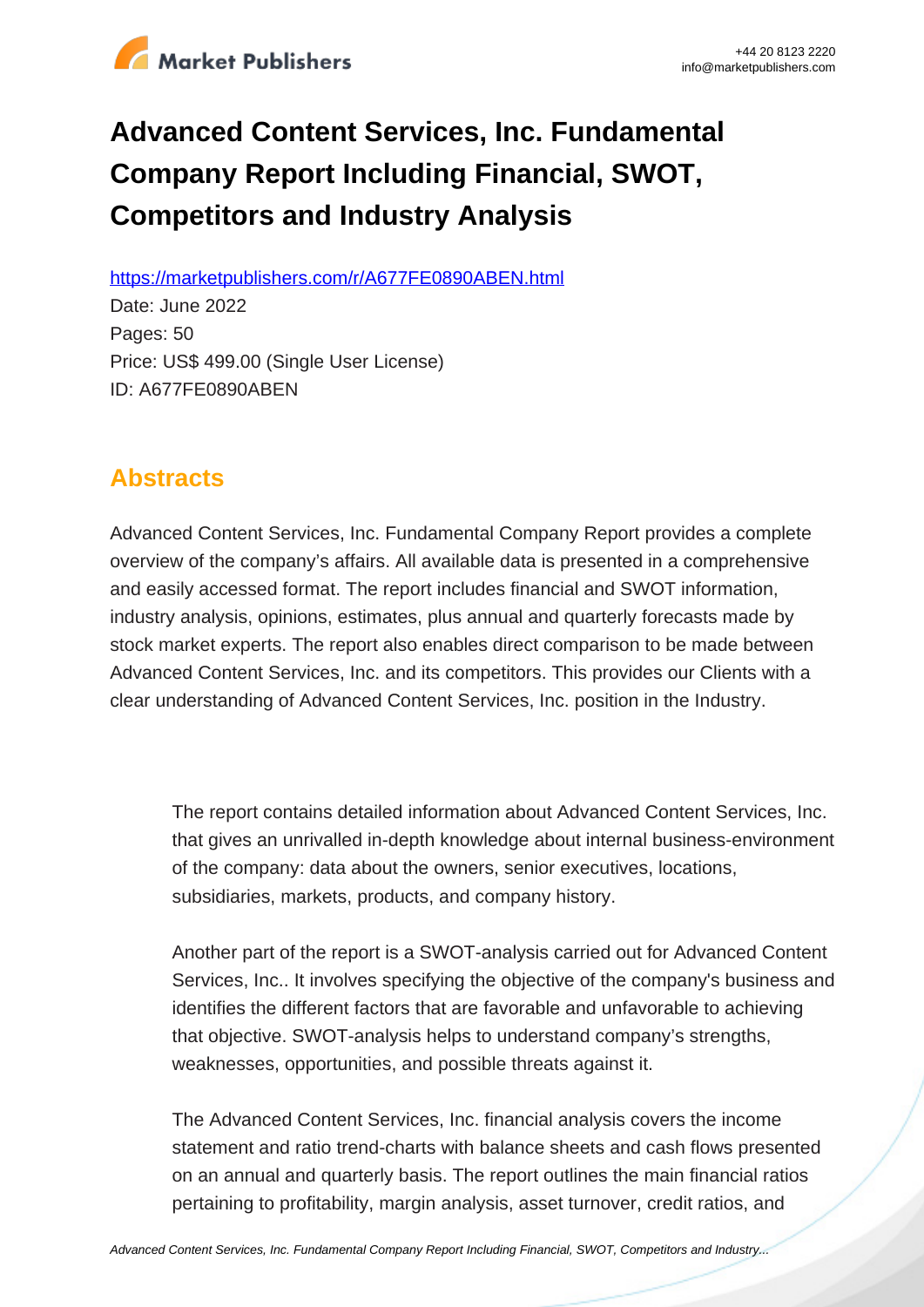

company's long-term solvency. This sort of company's information will assist and strengthen your company's decision-making processes.

In the part that describes Advanced Content Services, Inc. competitors and the industry in whole, the information about company's financial ratios is compared to those of its competitors and to the industry. The unique analysis of the market and company's competitors along with detailed information about the internal and external factors affecting the relevant industry will help to manage your business environment. Your company's business and sales activities will be boosted by gaining an insight into your competitors' businesses.

Also the report provides relevant news, an analysis of PR-activity, and stock price movements. The latter are correlated with pertinent news and press releases, and annual and quarterly forecasts are given by a variety of experts and market research firms. Such information creates your awareness about principal trends of Advanced Content Services, Inc. business.

#### **About Advanced Content Services, Inc.**

International Minerals Mining Group, Inc., an iron ore mining company, engages in the production and sale of iron ore. International Minerals Mining Group, Inc. was formerly known as Cotton & Quantum Mineral Ventures, Inc. International Minerals Mining Group, Inc. is based in the United States. As of April 19, 2010, Advanced Content Services, Inc. operates as a subsidiary of Mike the Pike Productions, Inc.

The above Company Fundamental Report is a half-ready report and contents are subject to change.

It means that we have all necessary data in our database to prepare the report but need **2-3 days** to complete it. During this time we are also updating the report with respect to the current moment. So, you can get all the most recent data available for the same price. Please note that preparation of additional types of analyses requires extra time.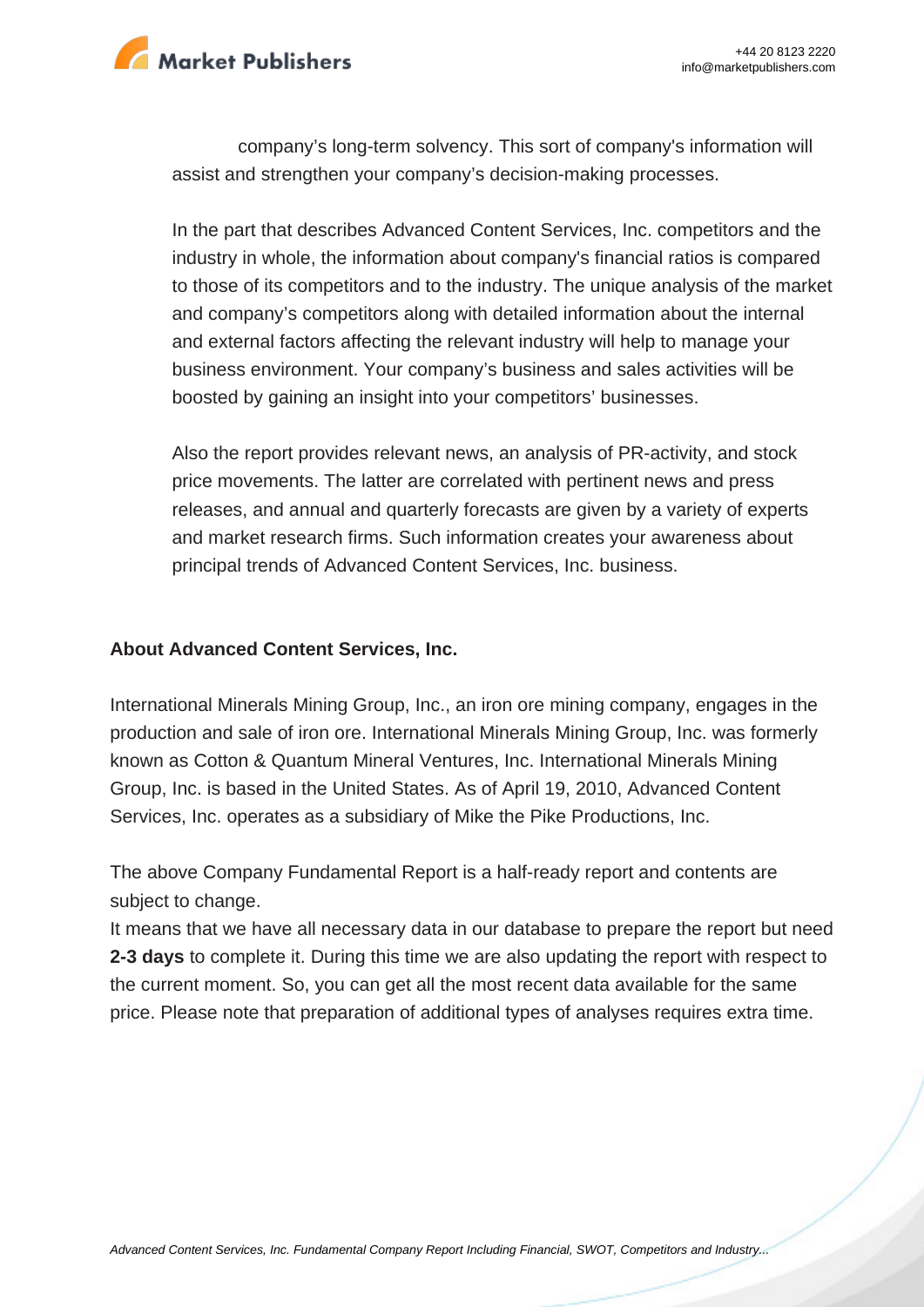

# **Contents**

### RESEARCH METHODOLOGY

DISCLAIMER

### **1. ADVANCED CONTENT SERVICES, INC. COMPANY PROFILE**

- 1.1. Key facts
- 1.2. Financial Performance
- 1.3. Key Executives
- 1.4. Ownership and Major Holders
- 1.5. Company History

### **2. ADVANCED CONTENT SERVICES, INC. BUSINESS OVERVIEW**

- 2.1. Business Description
- 2.2. Major Products and Services
- 2.3. Markets and Sales Activities
- 2.4. Locations, Subsidiaries, Operating Units

### **3. ADVANCED CONTENT SERVICES, INC. SWOT ANALYSIS**

- 3.1. Overview
- 3.2. Strengths
- 3.3. Weaknesses
- 3.4. Opportunities
- 3.5. Threats

### **4. ADVANCED CONTENT SERVICES, INC. FINANCIAL ANALYSIS**

- 4.1. Financial Statements
- 4.1.1. Income Statement
- 4.1.2. Balance Sheet
- 4.1.3. Cash Flow
- 4.2. Financial Ratios
- 4.2.1. Profitability
- 4.2.2. Margin Analysis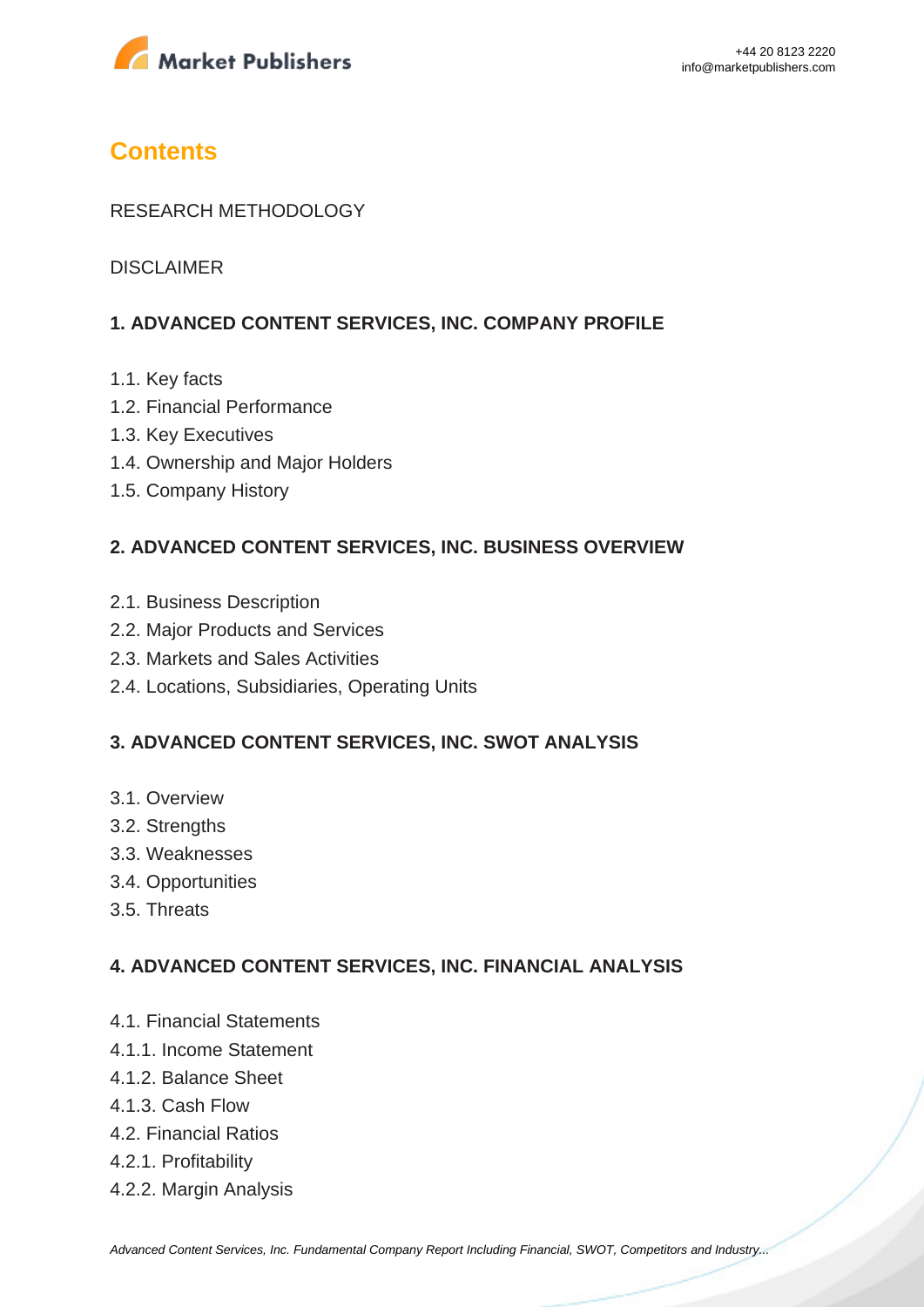

- 4.2.3. Asset Turnover
- 4.2.4. Credit Ratios
- 4.2.5. Long-Term Solvency
- 4.2.6. Growth Over Prior Year
- 4.2.7. Financial Ratios Charts
- 4.3. Stock Market Snapshot

## **5. ADVANCED CONTENT SERVICES, INC. COMPETITORS AND INDUSTRY ANALYSIS**

- 5.1. Advanced Content Services, Inc. Direct Competitors
- 5.2. Comparison of Advanced Content Services, Inc. and Direct Competitors Financial Ratios

5.3. Comparison of Advanced Content Services, Inc. and Direct Competitors Stock **Charts** 

- 5.4. Advanced Content Services, Inc. Industry Analysis
- 5.4.1. Industry Snapshot
- 5.4.2. Advanced Content Services, Inc. Industry Position Analysis

### **6. ADVANCED CONTENT SERVICES, INC. NEWS & EVENTS**

- 6.1. News & PR Activity Analysis
- 6.2. IR Corporate News
- 6.3. Marketing News
- 6.4. Corporate Events

### **7. ADVANCED CONTENT SERVICES, INC. EXPERTS REVIEW**<sup>1</sup>

- 7.1. Experts Consensus
- 7.2. Experts Revisions

### **8. ADVANCED CONTENT SERVICES, INC. ENHANCED SWOT ANALYSIS**<sup>2</sup>

### **9. UNITED STATES PESTEL ANALYSIS**<sup>2</sup>

- 9.1. Political Factors
- 9.2. Economic Factors
- 9.3. Social Factors
- 9.4. Technological Factors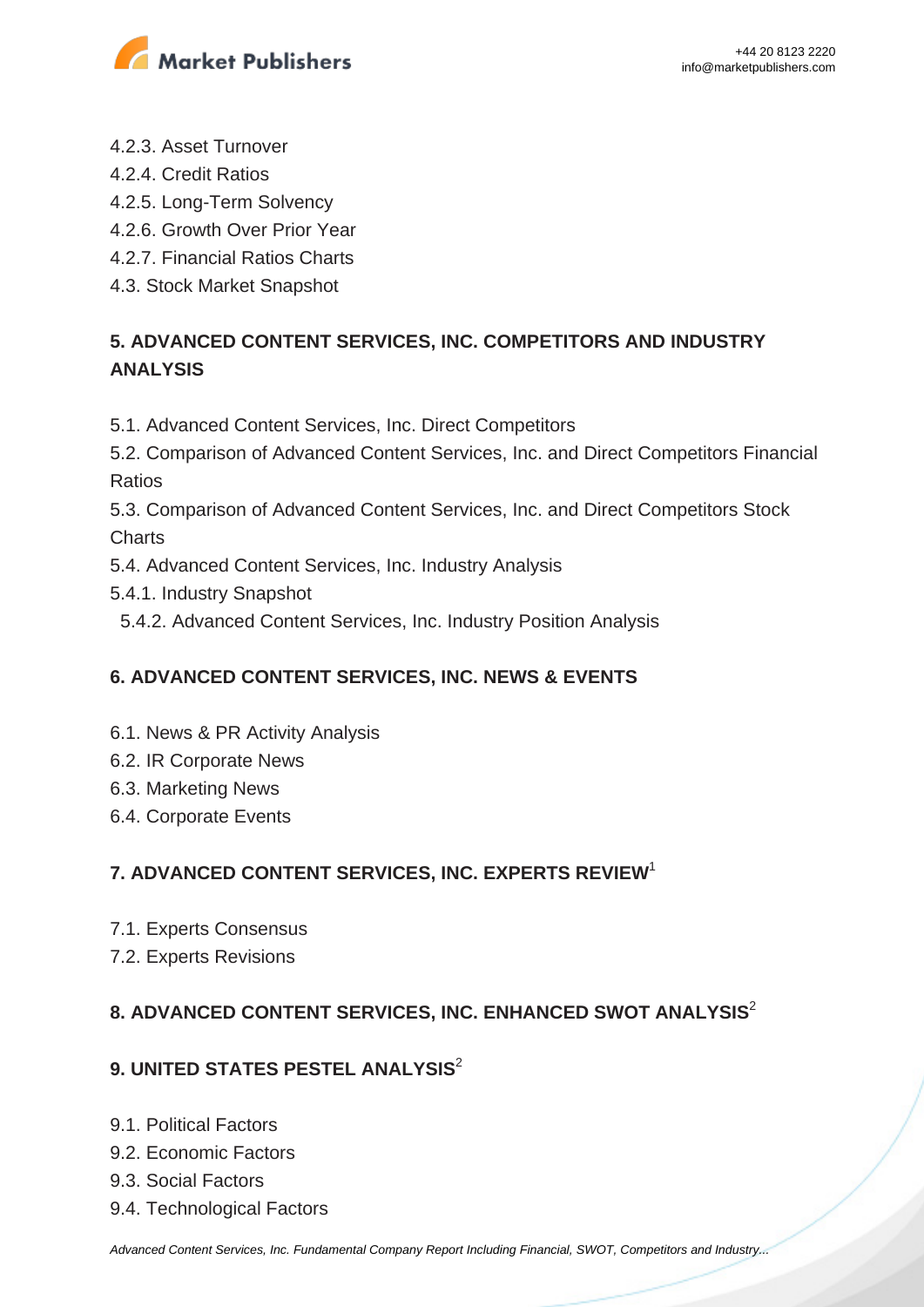

- 9.5. Environmental Factors
- 9.6. Legal Factors

### **10. ADVANCED CONTENT SERVICES, INC. IFE, EFE, IE MATRICES**<sup>2</sup>

- 10.1. Internal Factor Evaluation Matrix
- 10.2. External Factor Evaluation Matrix
- 10.3. Internal External Matrix

### **11. ADVANCED CONTENT SERVICES, INC. PORTER FIVE FORCES ANALYSIS**<sup>2</sup>

# **12. ADVANCED CONTENT SERVICES, INC. VRIO ANALYSIS**<sup>2</sup>

### **APPENDIX: RATIO DEFINITIONS**

### **LIST OF FIGURES**

Advanced Content Services, Inc. Annual Revenues in Comparison with Cost of Goods Sold and Gross Profit Profit Margin Chart Operating Margin Chart Return on Equity (ROE) Chart Return on Assets (ROA) Chart Debt to Equity Chart Current Ratio Chart Advanced Content Services, Inc. 1-year Stock Charts Advanced Content Services, Inc. 5-year Stock Charts Advanced Content Services, Inc. vs. Main Indexes 1-year Stock Chart Advanced Content Services, Inc. vs. Direct Competitors 1-year Stock Charts Advanced Content Services, Inc. Article Density Chart

<sup>1 –</sup> Data availability depends on company's security policy.

<sup>2 –</sup> These sections are available only when you purchase a report with appropriate additional types of analyses.

The complete financial data is available for publicly traded companies.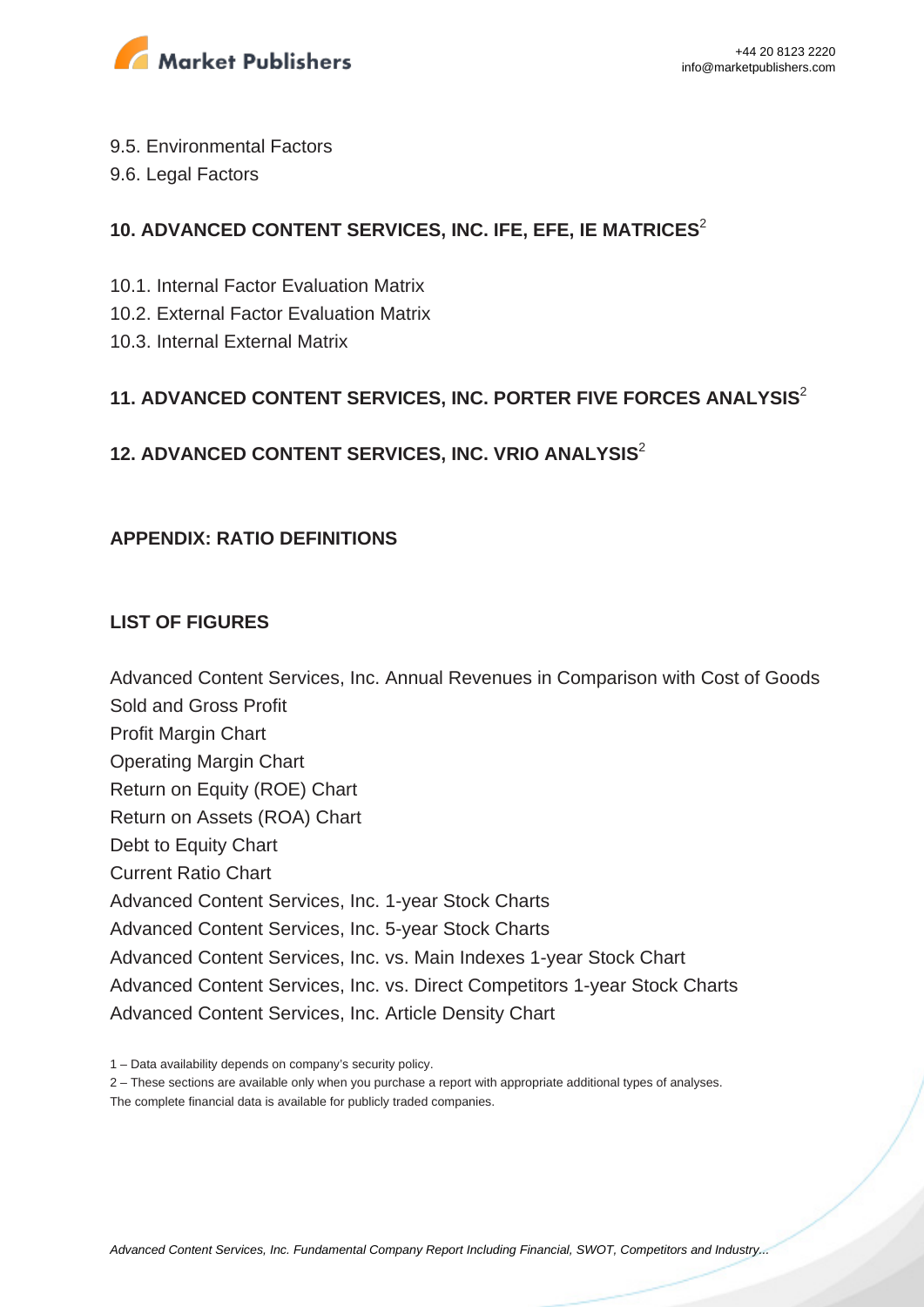

# **List Of Tables**

### **LIST OF TABLES**

Advanced Content Services, Inc. Key Facts **Profitability** Management Effectiveness Income Statement Key Figures Balance Sheet Key Figures Cash Flow Statement Key Figures Financial Performance Abbreviation Guide Advanced Content Services, Inc. Key Executives Advanced Content Services, Inc. Major Shareholders Advanced Content Services, Inc. History Advanced Content Services, Inc. Products Revenues by Segment Revenues by Region Advanced Content Services, Inc. Offices and Representations Advanced Content Services, Inc. SWOT Analysis Yearly Income Statement Including Trends Income Statement Latest 4 Quarters Including Trends Yearly Balance Sheet Including Trends Balance Sheet Latest 4 Quarters Including Trends Yearly Cash Flow Including Trends Cash Flow Latest 4 Quarters Including Trends Advanced Content Services, Inc. Profitability Ratios Margin Analysis Ratios Asset Turnover Ratios Credit Ratios Long-Term Solvency Ratios Financial Ratios Growth Over Prior Year Advanced Content Services, Inc. Capital Market Snapshot Advanced Content Services, Inc. Direct Competitors Key Facts Direct Competitors Profitability Ratios Direct Competitors Margin Analysis Ratios Direct Competitors Asset Turnover Ratios Direct Competitors Credit Ratios Direct Competitors Long-Term Solvency Ratios Industry Statistics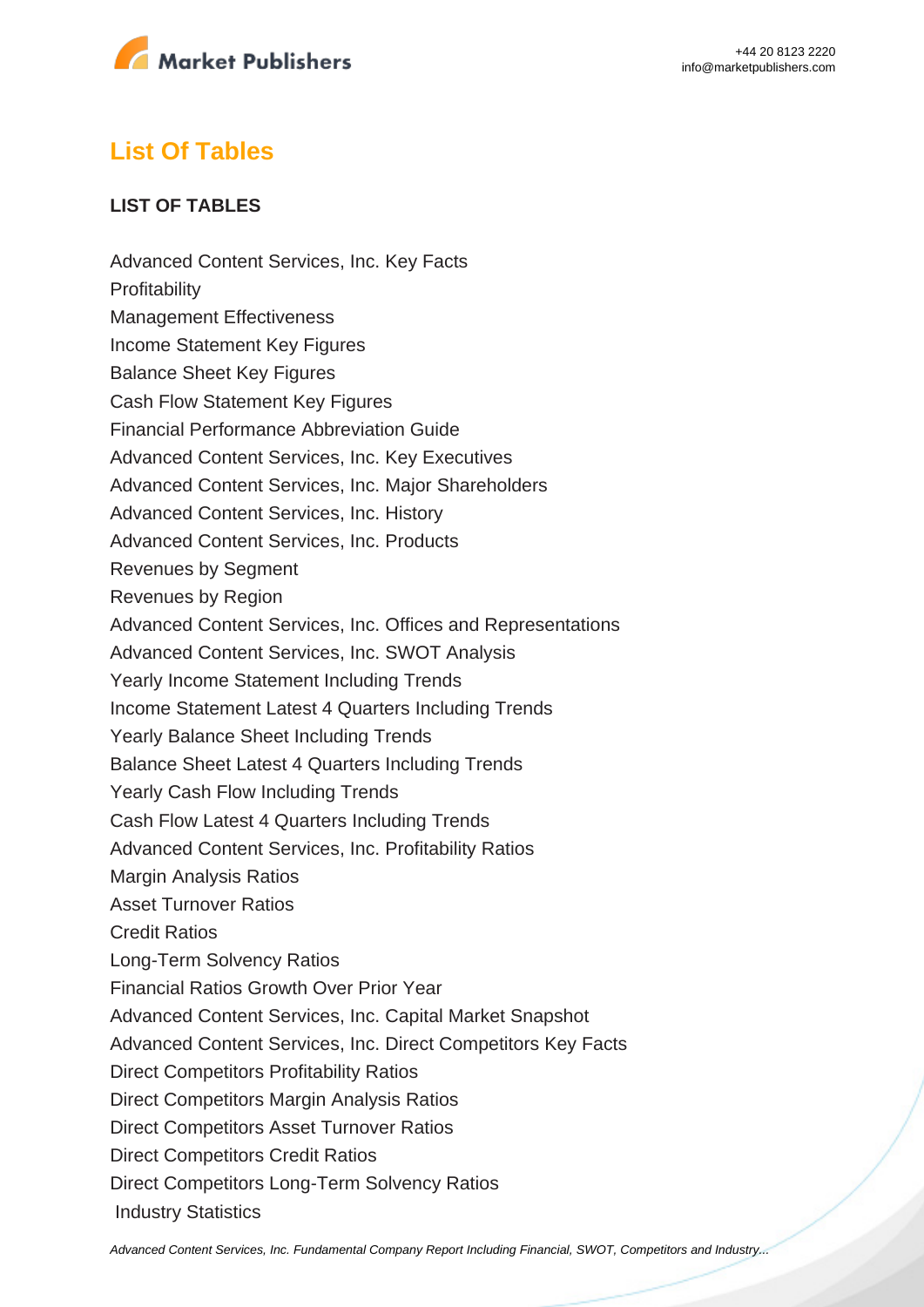

Advanced Content Services, Inc. Industry Position Company vs. Industry Income Statement Analysis Company vs. Industry Balance Sheet Analysis Company vs. Industry Cash Flow Analysis Company vs. Industry Ratios Comparison Advanced Content Services, Inc. Consensus Recommendations<sup>1</sup> Analyst Recommendation Summary<sup>1</sup> Price Target Summary<sup>1</sup> Experts Recommendation Trends<sup>1</sup> Revenue Estimates Analysis<sup>1</sup> Earnings Estimates Analysis $<sup>1</sup>$ </sup> Historical Surprises<sup>1</sup> Revenue Estimates Trend<sup>1</sup> Earnings Estimates Trend<sup>1</sup> Revenue Revisions<sup>1</sup>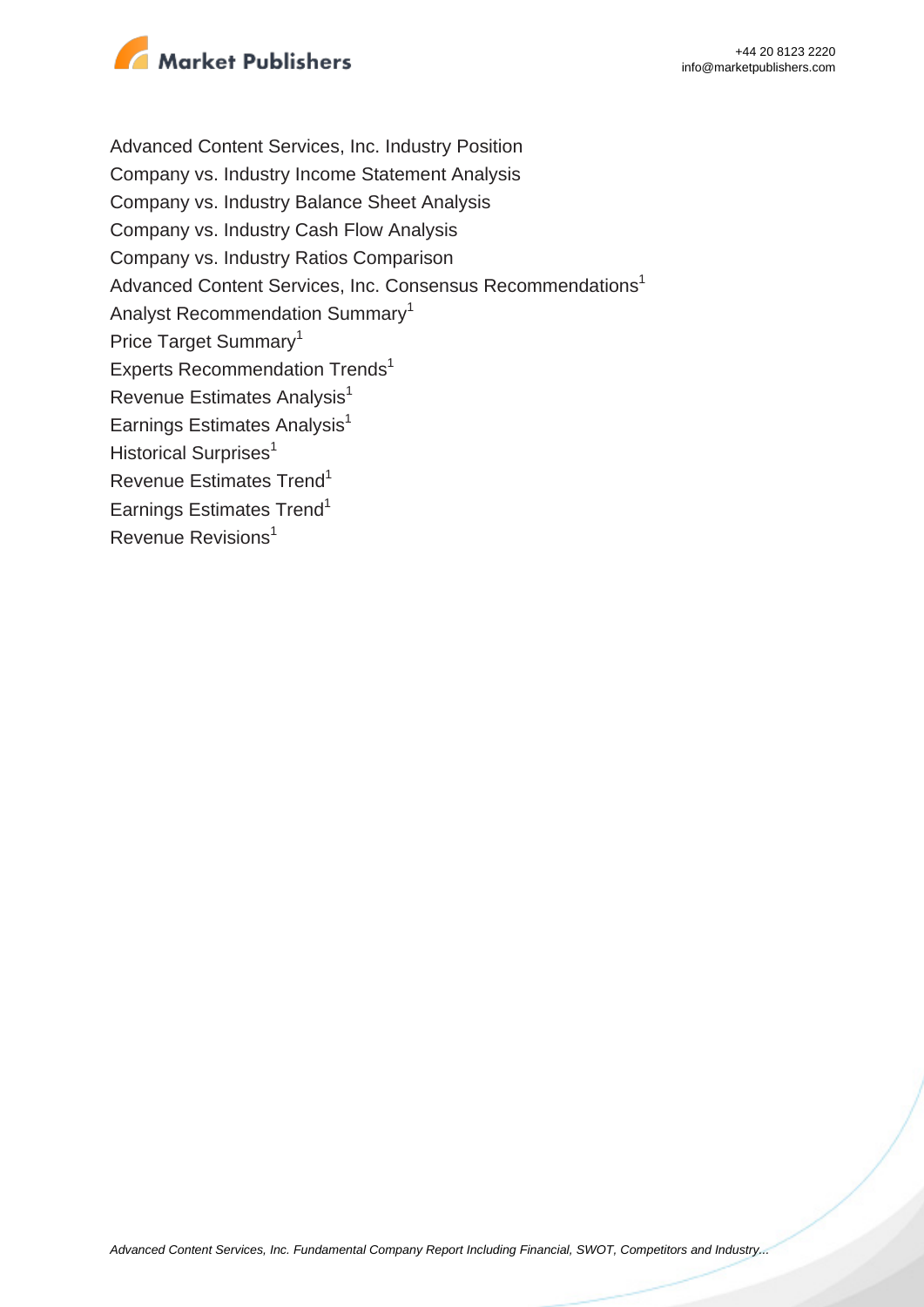

# **ANALYSIS FEATURES**

### **SWOT Analysis**

SWOT, which stands for Strengths, Weaknesses, Opportunities and Threats, is an analytical framework that identifies the internal and external factors that are favorable and unfavorable for a company.

#### **Enhanced SWOT Analysis**

Enhanced SWOT is a 3×3 grid that arranges strengths, weaknesses, opportunities and threats into one scheme:

How to use the strengths to take advantage of the opportunities?

How to use the strengths to reduce likelihood and impact of the threats?

How to overcome the weaknesses that obstruct taking advantage of the opportunities?

How to overcome the weaknesses that can make the threats a reality?

Upon answering these questions a company can develop a project plan to improve its business performance.

#### **PESTEL Analysis**

PESTEL (also termed as PESTLE) is an ideal tool to strategically analyze what influence different outside factors – political, economic, sociocultural, technological, environmental and legal – exert on a business to later chart its long term targets.

Being part of the external analysis when carrying out a strategic assessment or performing a market study, PESTEL gives an overview of diverse macro-environmental factors that any company should thoughtfully consider. By perceiving these outside environments, businesses can maximally benefit from the opportunities while minimizing the threats to the organization.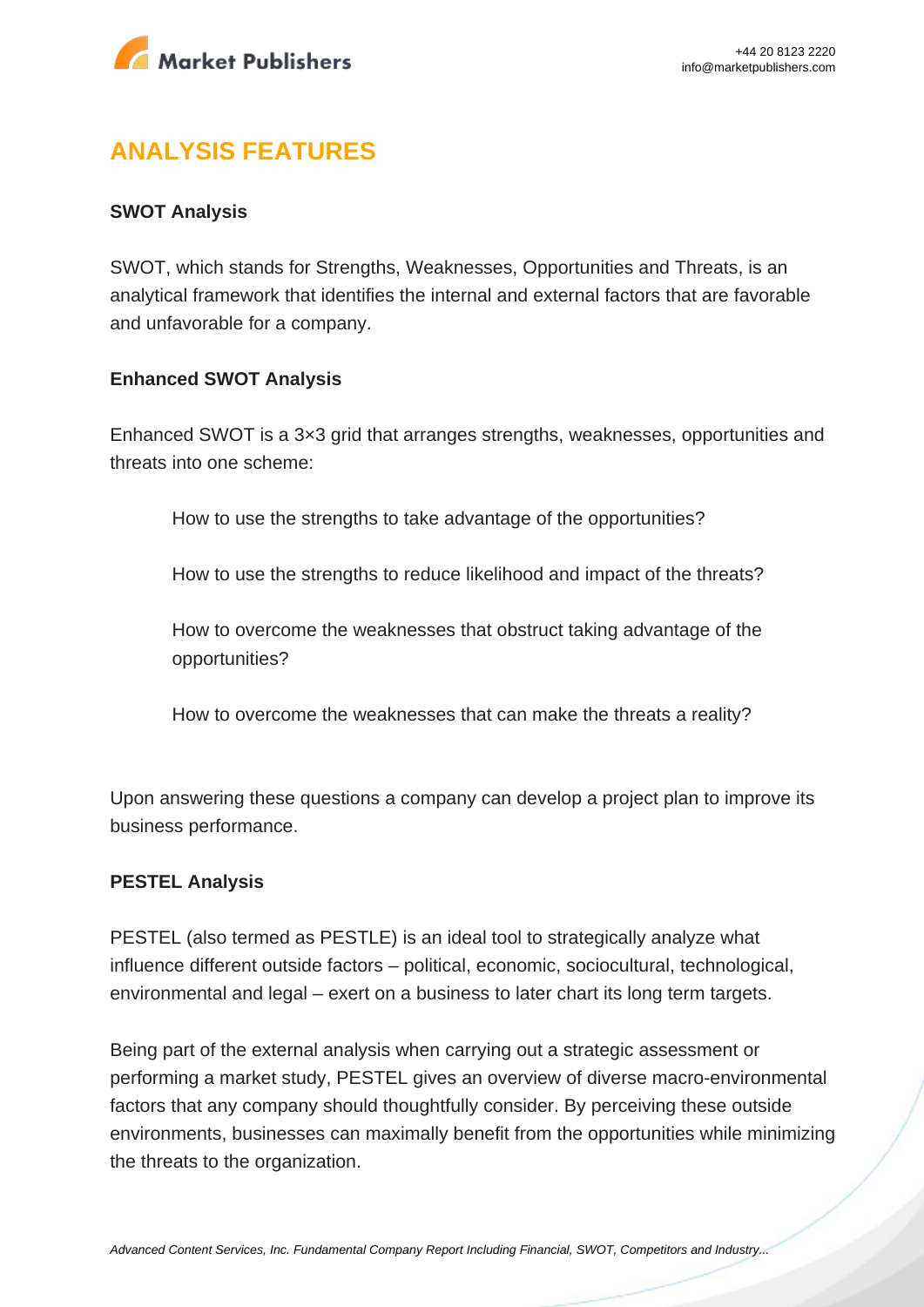

Key Factors Examined by PESTEL Analysis:

Political – What opportunities and pressures are brought by political bodies and what is the degree of public regulations' impact on the business?

Economic – What economic policies, trends and structures are expected to affect the organization, what is this influence's degree?

Sociological – What cultural and societal aspects will work upon the demand for the business's products and operations?

Technological – What impact do the technological aspects, innovations, incentives and barriers have on the organization?

Environmental – What environmental and ecological facets, both locally and farther afield, are likely to predetermine the business?

Legal – What laws and legislation will exert influence on the style the business is carried out?

### **IFE, EFE, IE Matrices**

The Internal Factor Evaluation matrix (IFE matrix) is a strategic management tool helping audit or evaluate major weaknesses and strengths in a business's functional areas. In addition, IFE matrix serves as a basis for identifying and assessing relationships amongst those areas. The IFE matrix is utilised in strategy formulation.

The External Factor Evaluation matrix (EFE matrix) is a tool of strategic management that is typically utilised to assess current market conditions. It is an ideal instrument for visualising and prioritising the threats and opportunities a firm is facing.

The essential difference between the above mentioned matrices lies in the type of factors incorporated in the model; whilst the latter is engaged in internal factors, the former deals exceptionally with external factors – those exposed to social, political, economic, legal, etc. external forces.

Being a continuation of the EFE matrix and IFE matrix models, the Internal External matrix (IE matrix) rests upon an investigation of external and internal business factors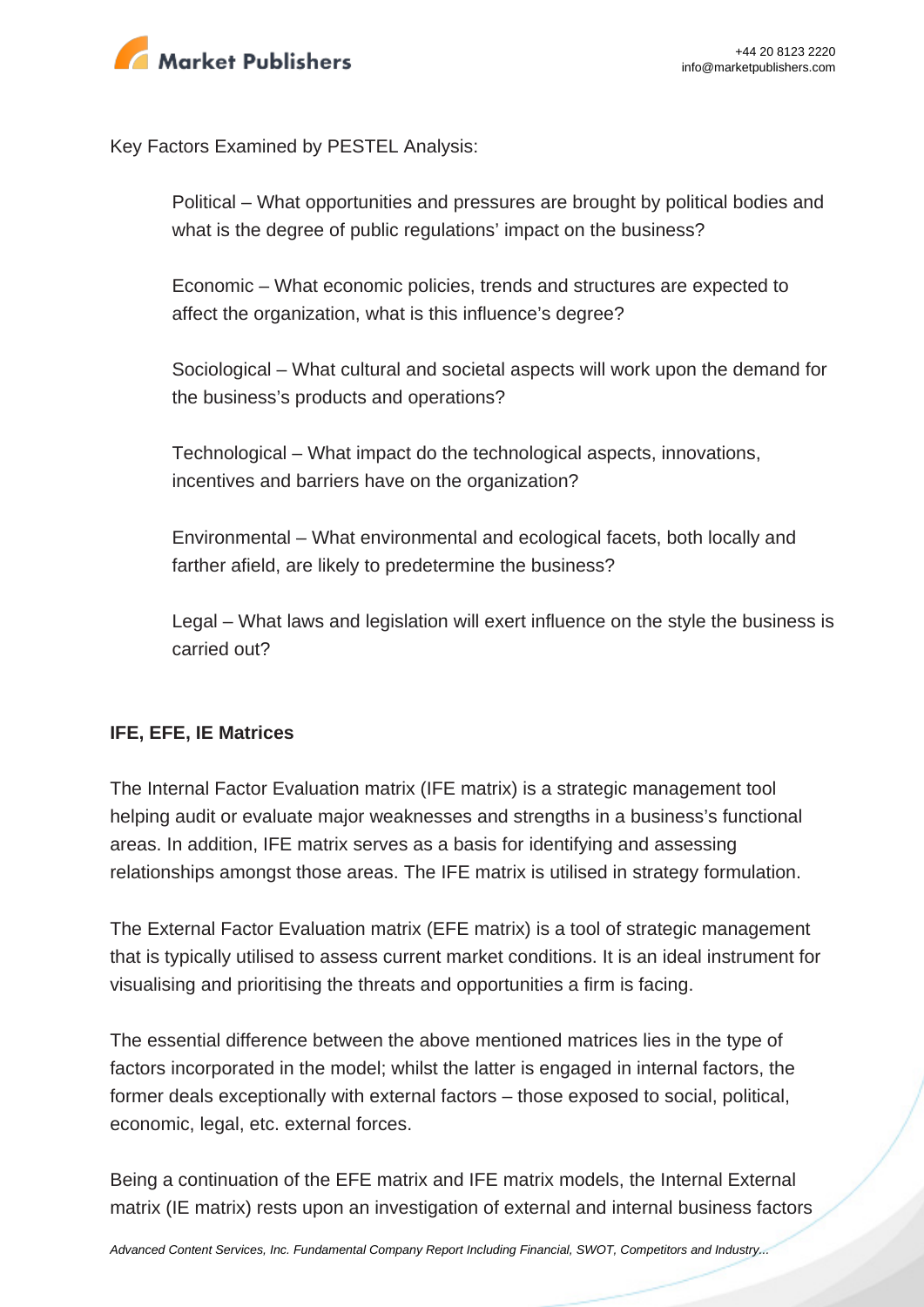

integrated into one suggestive model.

#### **Porter Five Forces Analysis**

The Porter's five forces analysis studies the industry of operation and helps the company find new sources of competitive advantage. The analysis surveys an industry through five major questions:

What composes a threat of substitute products and services?

Is there a threat of new competitors entering the market?

What is the intensity of competitive rivalry?

How big is the bargaining power of buyers?

How significant is the bargaining power of suppliers?

#### **VRIO Analysis**

VRIO stands for Value, Rarity, Imitability, Organization. This analysis helps to evaluate all company's resources and capabilities and bring them together into one aggregate table that includes:

Tangible resources Financial

Physical

**Technological** 

**Organizational** 

Intangible resources Human

Innovation and Creativity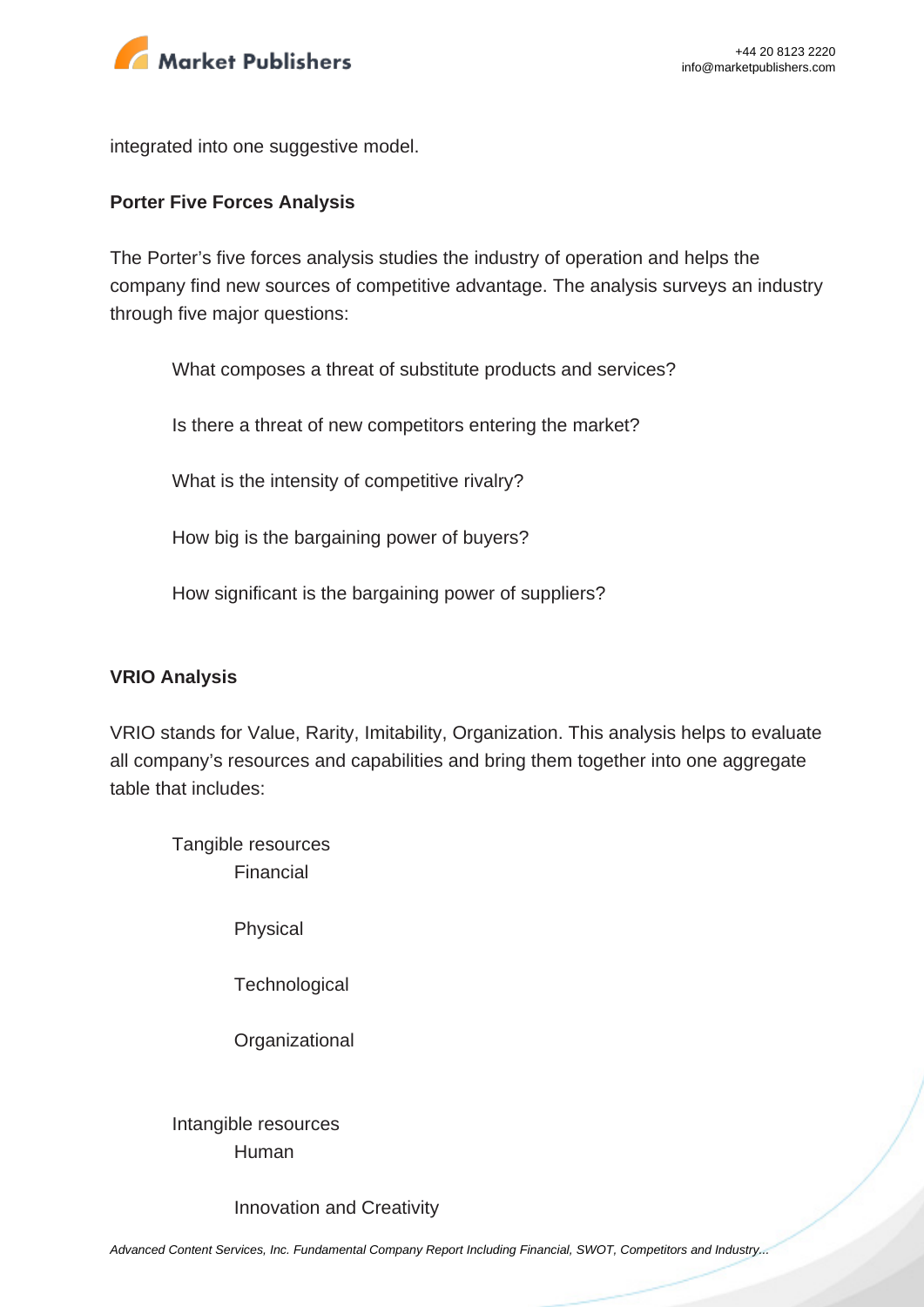

Reputation

Organizational capabilities

The result of the analysis gives a clear picture of company's competitive and economic implications, answering the questions if the resources mentioned above are:

Valuable?

Rare?

Costly to imitate?

Organized properly?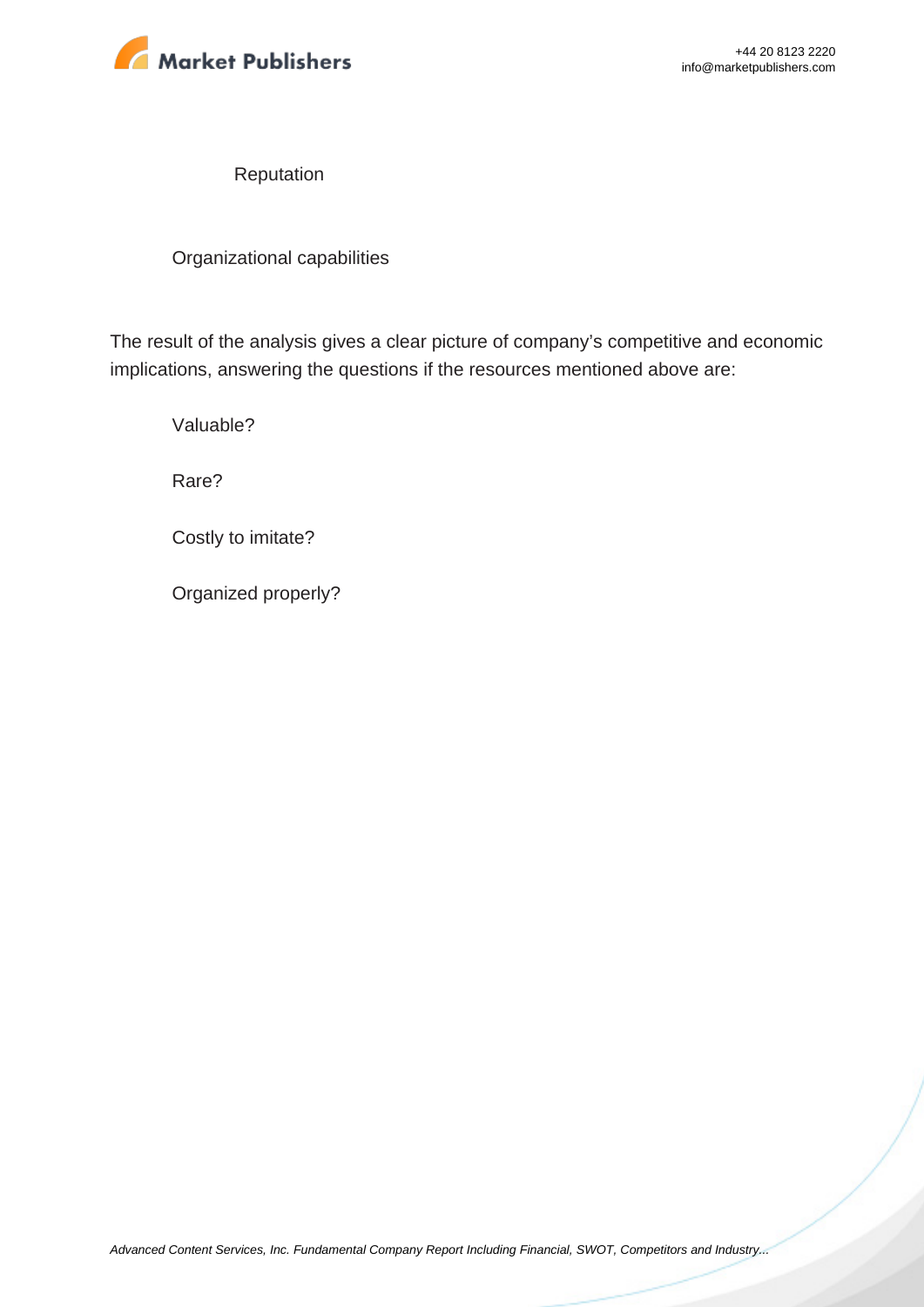

### I would like to order

Product name: Advanced Content Services, Inc. Fundamental Company Report Including Financial, SWOT, Competitors and Industry Analysis Product link: [https://marketpublishers.com/r/A677FE0890ABEN.html](https://marketpublishers.com/report/industry/metallurgy/advanced_content_services_inc_swot_analysis_bac.html) Price: US\$ 499.00 (Single User License / Electronic Delivery) If you want to order Corporate License or Hard Copy, please, contact our Customer Service:

[info@marketpublishers.com](mailto:info@marketpublishers.com)

### Payment

To pay by Credit Card (Visa, MasterCard, American Express, PayPal), please, click button on product page [https://marketpublishers.com/r/A677FE0890ABEN.html](https://marketpublishers.com/report/industry/metallurgy/advanced_content_services_inc_swot_analysis_bac.html)

To pay by Wire Transfer, please, fill in your contact details in the form below:

First name: Last name: Email: Company: Address: City: Zip code: Country: Tel: Fax: Your message:

\*\*All fields are required

Custumer signature

Please, note that by ordering from marketpublishers.com you are agreeing to our Terms & Conditions at<https://marketpublishers.com/docs/terms.html>

To place an order via fax simply print this form, fill in the information below and fax the completed form to +44 20 7900 3970